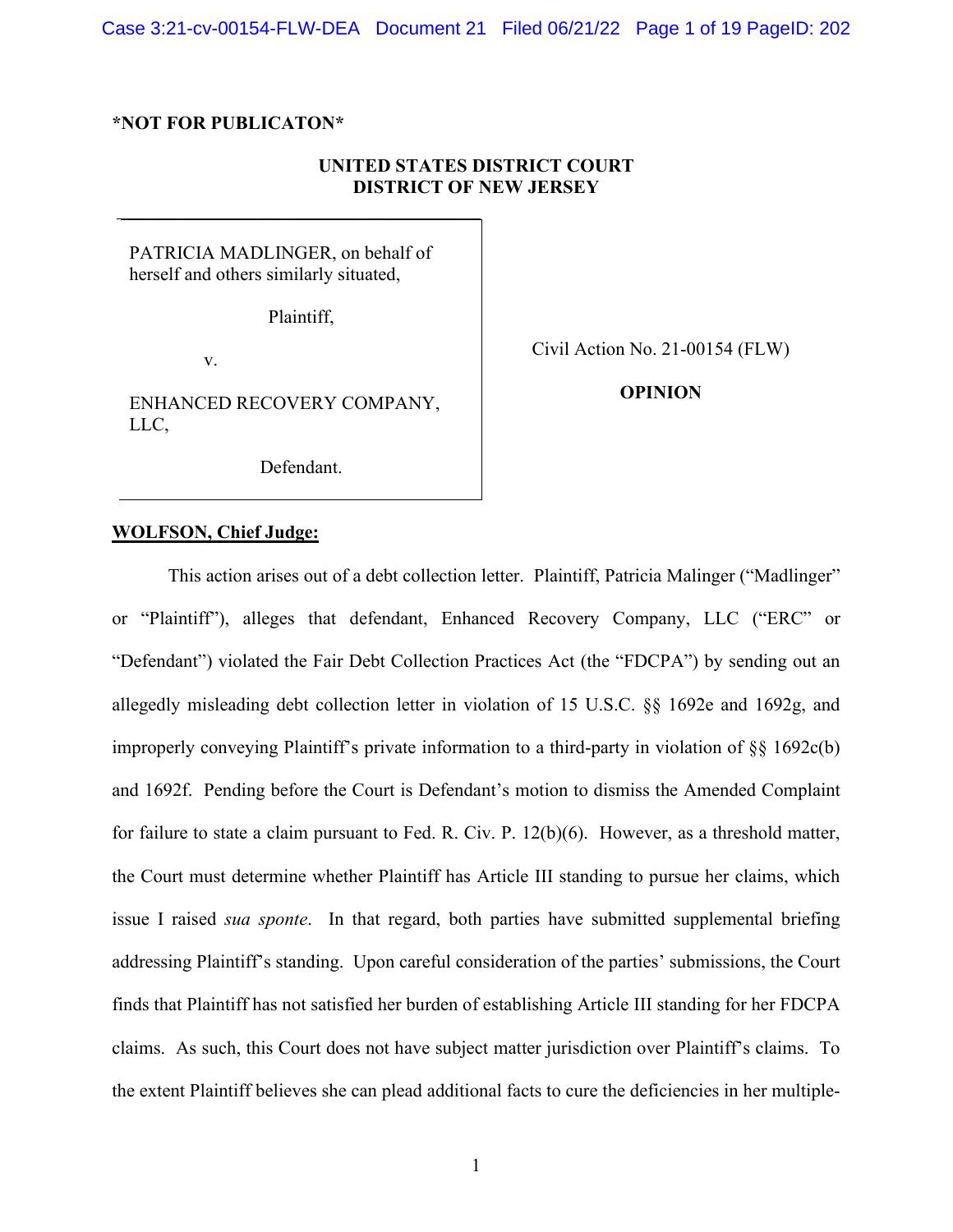addresses FDCPA claims, as discussed below, Plaintiff is given leave to further amend her complaint as to those claims, within 30 days from the date of the accompanying Order. Plaintiff, however, lacks standing to bring her disclosure claim under the FDCPA as a matter of law.

## **I. FACTUAL BACKGROUND AND PROCEDURAL HISTORY**

The following facts are taken from Plaintiff's Amended Complaint and are presumed to be true for the purpose of this Motion. Madlinger allegedly took out a store credit card from Kohl's for which Capital One, N.A. ("Capital One") was the original creditor. (Am. Compl. ¶ 14.) At some point thereafter, Plaintiff failed to make further payments on her account and defaulted. (Am. Compl., Ex. A.) Capital One transferred the account to ERC for the purpose of collecting Plaintiff's debt.

As part of Defendant's debt collection efforts, Defendant sent a collection letter dated January 6, 2020, to Plaintiff. However, Plaintiff alleges that ERC did not mail the letter directly to Plaintiff. Instead, according to Plaintiff, Defendant relied on a third-party vendor to prepare and mail the letter. (Am. Compl.,  $\P$  65-66.). Plaintiff alleges that, through its communication with the third-party vendor, Defendant disclosed personal and highly confidential information about Plaintiff, including her status as a debtor and the amount of debt she owed to Capital One. (Am. Compl. ¶ 67.). In sharing this information, Plaintiff alleges that Defendant violated the FDCPA's prohibition on certain communications with third parties, and used unfair means in connection with the collection of a debt. (*See id*. at ¶ 91(a) (citing 15 U.S.C. §§ 1692c, and 1692f)).

Additionally, Plaintiff alleges that Defendant violated sections 1692e, e(10), g, and g(b) of the FDCPA when it allegedly confused her by including four separate addresses in its collection letter. Specifically, the front top portion of the letter, which includes six paragraphs, states that "[u]nless [the debtor] dispute[s] the validity of the debt, or any portion thereof, within thirty (30)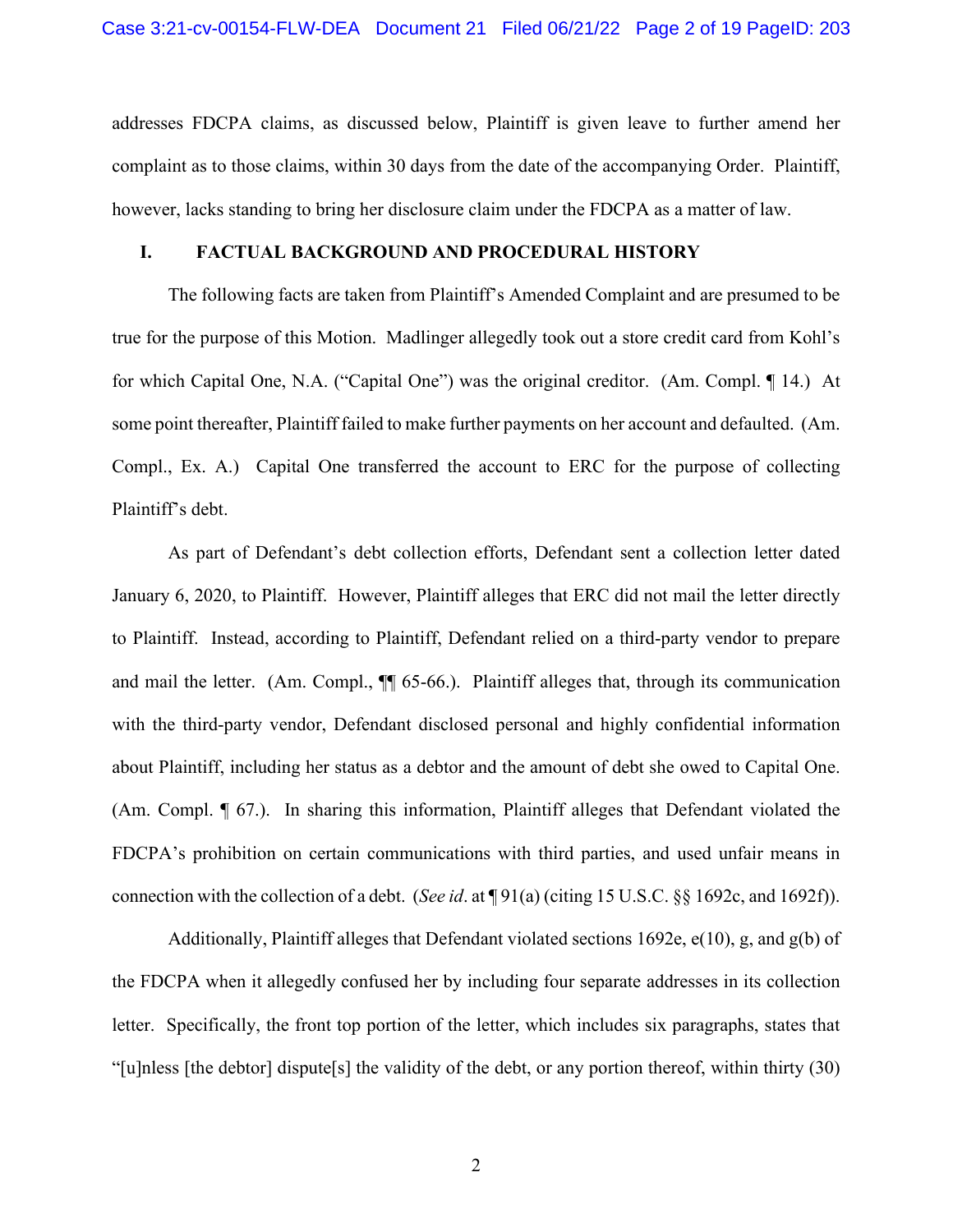days after receipt of the notice, the debt will be assumed to be valid by [ERC]. If [the debtor] notif[ies] [ERC's] office below in writing within the thirty-day period that the debt, or any portion thereof, is disputed, [ERC] will obtain verification of the debt or a copy of any judgment that may be of record against [the debtor]." (*See* Debt Collection Letter, dated January 6, 2020, p. 1) (emphasis added). In the following paragraph, the letter indicates that "[u]pon [the debtor's] written request to this office within the thirty-day period, [ERC] will provide [the debtor] with the name and address of the original creditor, if different from the current creditor listed in the above section of this notice." *Id*. (emphasis added).

Plaintiff alleges that the least sophisticated consumer would be confused as to which "office" a debt verification letter should be sent to because the fifth paragraph states that debt verification should be sent to "[ERC's] office below," while the sixth paragraph refers to "this office." (Am. Compl. ¶ 43.) According to Plaintiff, "[i]t is unclear if '[ERC's] office below' and 'this office' are the same or different places," and the least sophisticated consumer could either conclude that he or she would have to send out two separate debt verification letters or be dissuaded from disputing the debt at all. (*Id*. ¶¶ 46-47.)

Towards the bottom of the first page the letter includes a symbol of an envelope and states "Send correspondence to: ERC®, P.O. Box 57610, Jacksonville, FL 32241." There is a separate, detachable pre-addressed portion of the letter below a perforated line that includes both Madlinger's address, as well as another address for ERC at P.O. Box 23870, Jacksonville, FL 32241-3870, that is distinct from the "send correspondence to" address. Additionally, at the top left of the detachable portion of the letter, it states "Please do not send correspondence to this address. P.O Box 1259, Dept 98696 Oaks, PA 19456." Finally, on the reverse side of the letter alongside a federal notice and information directed to residents from Tennessee, Minnesota, North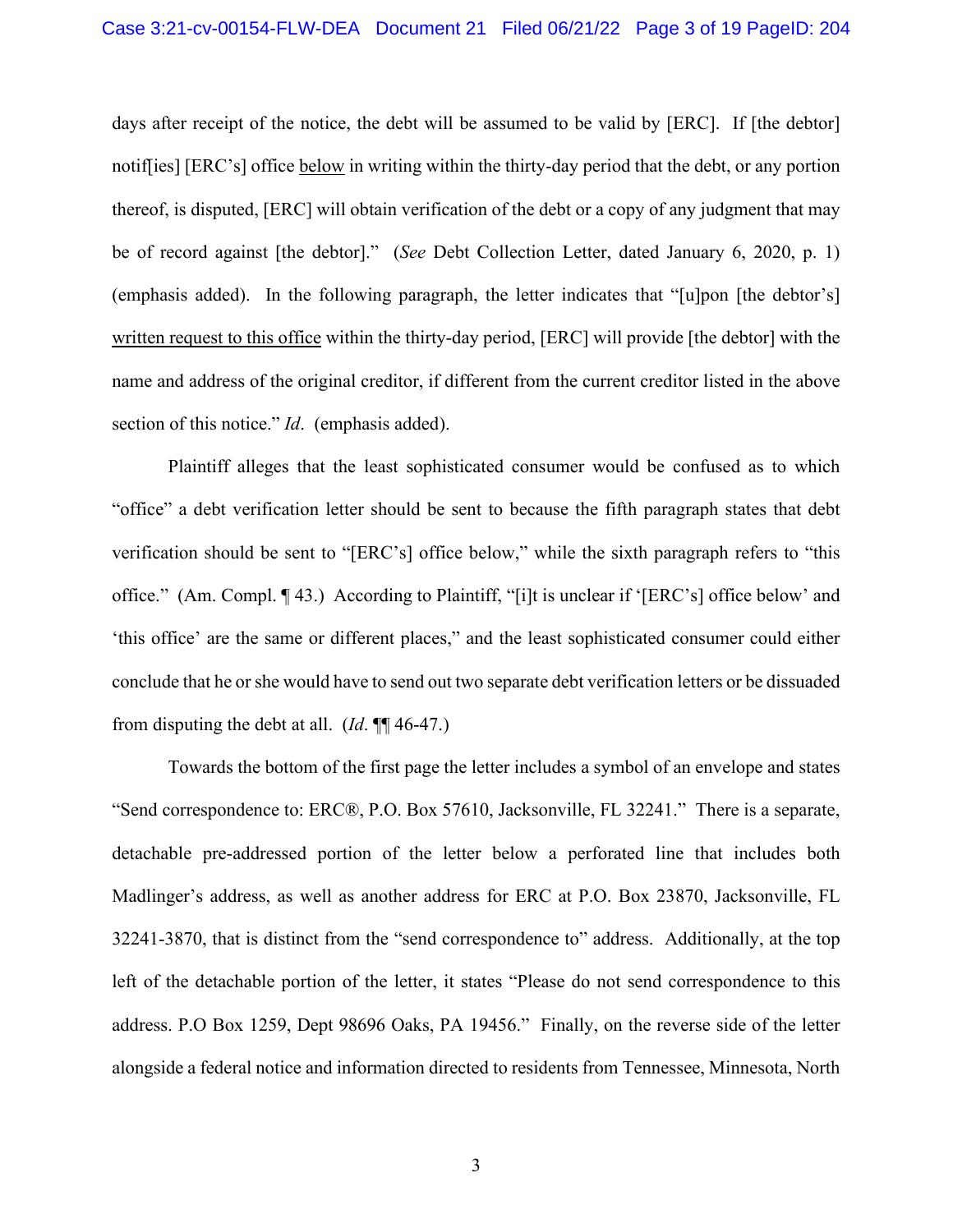Carolina, Colorado, California, and Massachusetts, it states "Our Corporate Information is: Enhanced Recovery Company, LLC, Doing Business As, ERC® and/or Enhanced Resource Centers 8014 Bayberry Road Jacksonville, FL 32256." (Debt Collection Letter, p. 2.) Plaintiff alleges that the "problem with the Collection Letter is that it contains four separate addresses for Defendant." (Am. Compl. ¶ 55.) What is more, Plaintiff contends that the least sophisticated consumer could be confused by the statement's reference to his or her right to "dispute the validity of the debt," as well as the labeling of an address as for "correspondence," not disputes. (*Id*. ¶¶ 57- 59.) Furthermore, Plaintiff maintains that the least sophisticated consumer could interpret the statement's references to an "office" and "ERC's office below" to mean a physical office address, not a P.O. Box, and conclude that none of the three addresses on the front of the letter is the correct address for disputes. In short, Plaintiff alleges that this confusion "overshadowed the disclosure of the consumer's right to dispute the debt and obtain verification of the debt."[1](#page-3-0) (*Id*. ¶ 63.)

On January 5, 2021, Plaintiff filed a complaint against Defendant alleging that its use of multiple addresses in the collection letter, dated January 6, 2020, was false and misleading in violation of 15 U.S.C. §1692, *et seq*. (ECF No. 1.) Defendant then moved to dismiss Plaintiff's multiple address claims. Following Defendant's initial motion to dismiss, Plaintiff amended her complaint to add a third-party disclosure claim. (ECF No. 6.) Defendant moved to dismiss the amended complaint. Plaintiff opposed the motion to dismiss. Prior to assessing the pleadings, the Court denied Defendant's motion to dismiss, without prejudice, pending further briefing from the parties analyzing whether Plaintiff has established standing to bring each of her claims in light of the Supreme Court's decision in *TransUnion LLC v. Ramirez*, U.S., 141 S. Ct. 2190 (2021).

<span id="page-3-0"></span>While the Court does not assess the merits of Plaintiff's claim, with the inclusion of these multiple addresses on the debt collection letter, it appears that the least sophisticated consumer could be confused as to where to send disputes.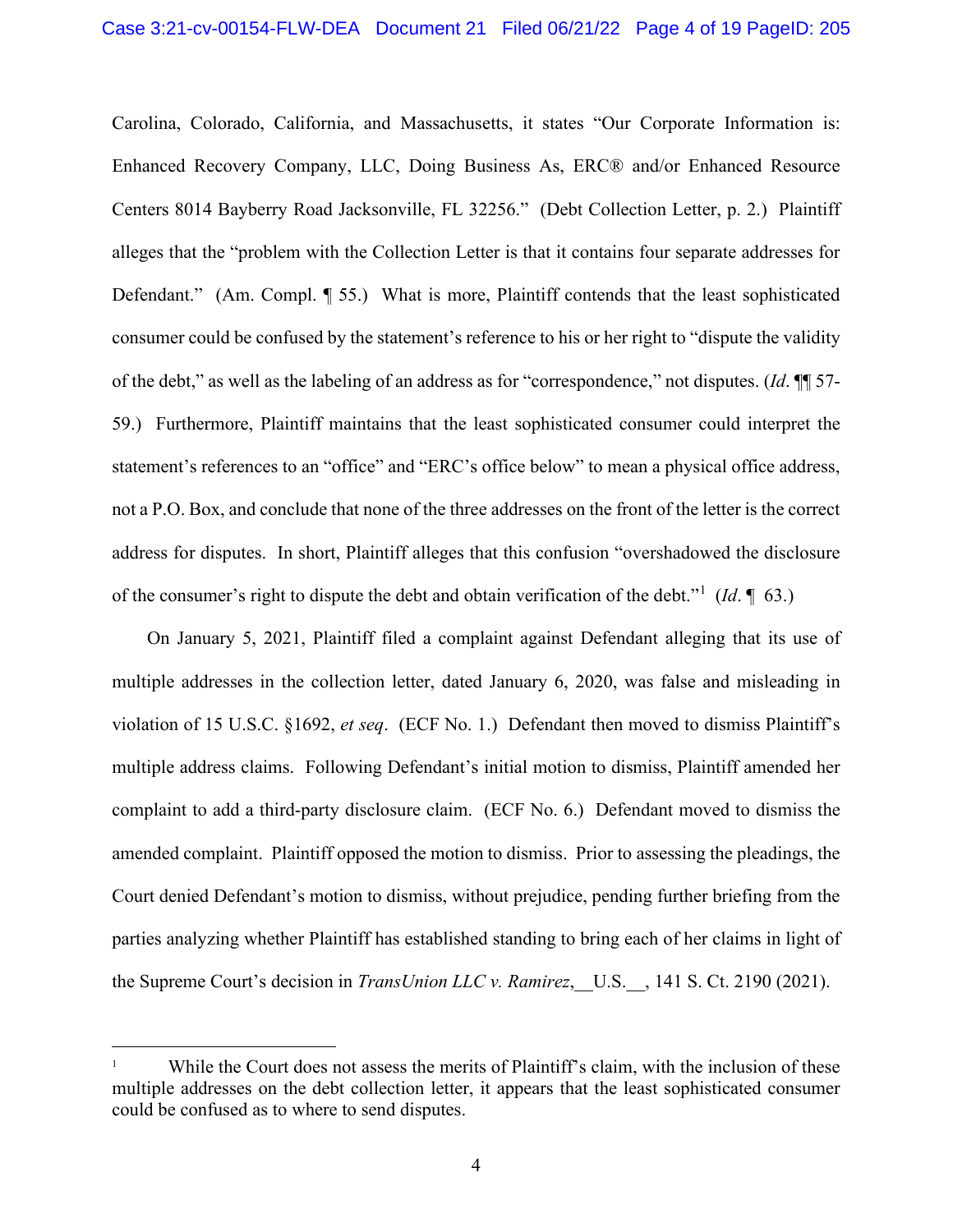## **II. LEGAL STANDARD**

Before addressing the merits of a dispute, a court must determine whether it has subjectmatter jurisdiction over the case before it. *See Hollingsworth v. Perry*, 570 U.S. 693, 704–05 (2013). Article III of the U.S. Constitution limits the judicial power of federal courts to deciding "cases" or "controversies." § 2. This limitation serves the purpose of "prevent[ing] the judicial process from being used to usurp the powers of the political branches." *Clapper v. Amnesty*, 568 U.S. 398, 408 (2013) (citations omitted).

The doctrine of standing to sue is "rooted in the traditional understanding of a case or controversy." *Spokeo, Inc. v. Robins*, 578 U.S. 330, 338 (2016). To satisfy Article III's standing requirements, the Supreme Court has established that a plaintiff must show "(1) it has suffered an 'injury in fact' that is (a) concrete and particularized and (b) actual or imminent, not conjectural or hypothetical; (2) the injury is fairly traceable to the challenged action of the defendant; and (3) it is likely, as opposed to merely speculative, that the injury will be redressed by a favorable decision." *Friends of the Earth, Inc. v. Laidlaw Envtl. Servs. (TOC), Inc.*, 528 U.S. 167, 180–81 (2000) (citing *Lujan v. Defenders of Wildlife*, 504 U.S. 555, 560–61 (1992)).

Absent standing, there is no case or controversy, and a federal court cannot exercise subject-matter jurisdiction over the plaintiff's claims. Courts have an independent obligation to assess whether standing exists. "If the court determines at any time that it lacks subject-matter jurisdiction, the court must dismiss the action." Fed. R. Civ. P. 12 (h)(3); *see also Zambelli Fireworks Mfg. Co., Inc. v. Wood*, 592 F.3d 412, 420 (3d Cir. 2010) (A court "can dismiss a suit *sua sponte* for lack of subject jurisdiction at any stage in the proceeding.").

### **III. DISCUSSION**

This concreteness element of standing is my concern here. A concrete injury must be "*de*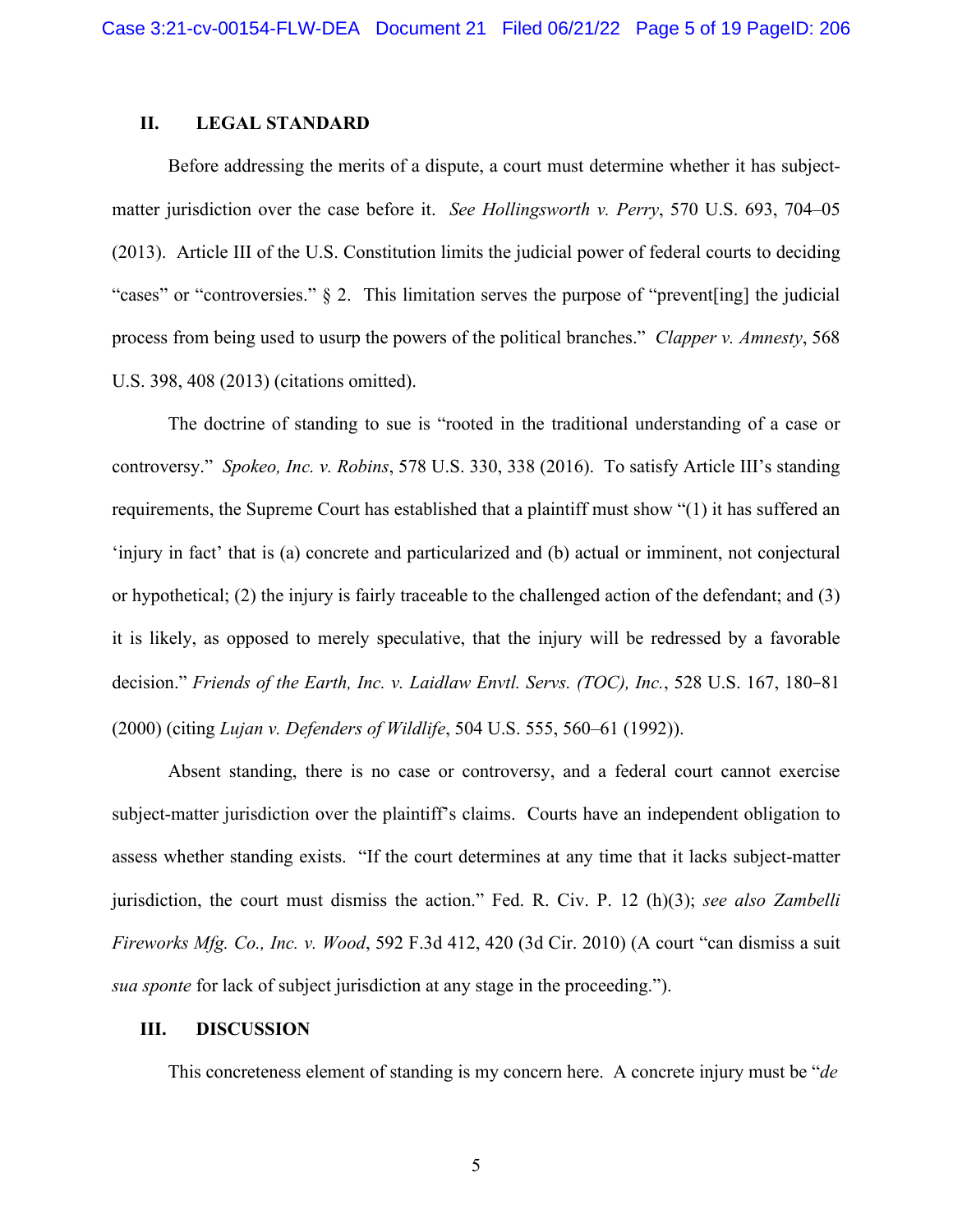*facto*,"—*i.e.*, it must "actually exist." *Spokeo*, 578 U.S. at 340 (quotation marks omitted). Tangible and intangible harms can be "concrete." *See, e.g.*, *Pleasant Grove City v. Summum*, 555 U.S. 460 (2009) (violation of free speech); *Meese v. Keene*, 481 U.S. 465, 473 (1987) (reputational harms); *Davis v. Federal Election Comm'n*, 554 U.S. 724, 733 (2008) (disclosure of private information). Although the alleged injury need not be in the form of a tangible injury such as a physical or monetary harm to be "concrete," it must be "'real,' and not 'abstract.'" *Spokeo*, 578 U.S. at 340.

The question before me is whether Plaintiff has alleged that she suffered a concrete harm. The Supreme Court has explained that "history and tradition offer a meaningful guide to the types of cases that Article III empowers federal courts to consider." *Sprint Commc'ns Co. v. APCC Services, Inc.*, 554 U.S. 269, 274 (2008). In *Spokeo*, the Court instructed that courts should consider whether the alleged injury has a "close relationship to a harm that has traditionally been regarded as providing a basis for a lawsuit in English or American courts." *Spokeo*, 578 U.S. at 341 (citing *Vermont Agency of Natural Resources v. United States ex rel. Stevens*, 529 U.S. 765, 775–77 (2000)). Congress's judgment on the identification of intangible harms is "instructive." *Id*. Indeed, Congress may elevate *de facto* injuries previously inadequate in law to the status of concrete "legally cognizable injuries." *Lujan*, 504 U.S. at 578. However, although Congress plays an important role in identifying and elevating intangible harms, a plaintiff does not satisfy the injury-in-fact requirement of standing whenever a statute grants a person a statutory right, and authorizes lawsuits to vindicate that right. *Spokeo*, 578 U.S. at 341. Rather, "Article III standing requires a concrete injury even in the context of a statutory violation." *Id*.

Until recently, *Spokeo* left open the possibility that the mere "risk of real harm" could satisfy the concreteness requirement. *Id*. In *TransUnion LLC v. Ramirez*, however, the Supreme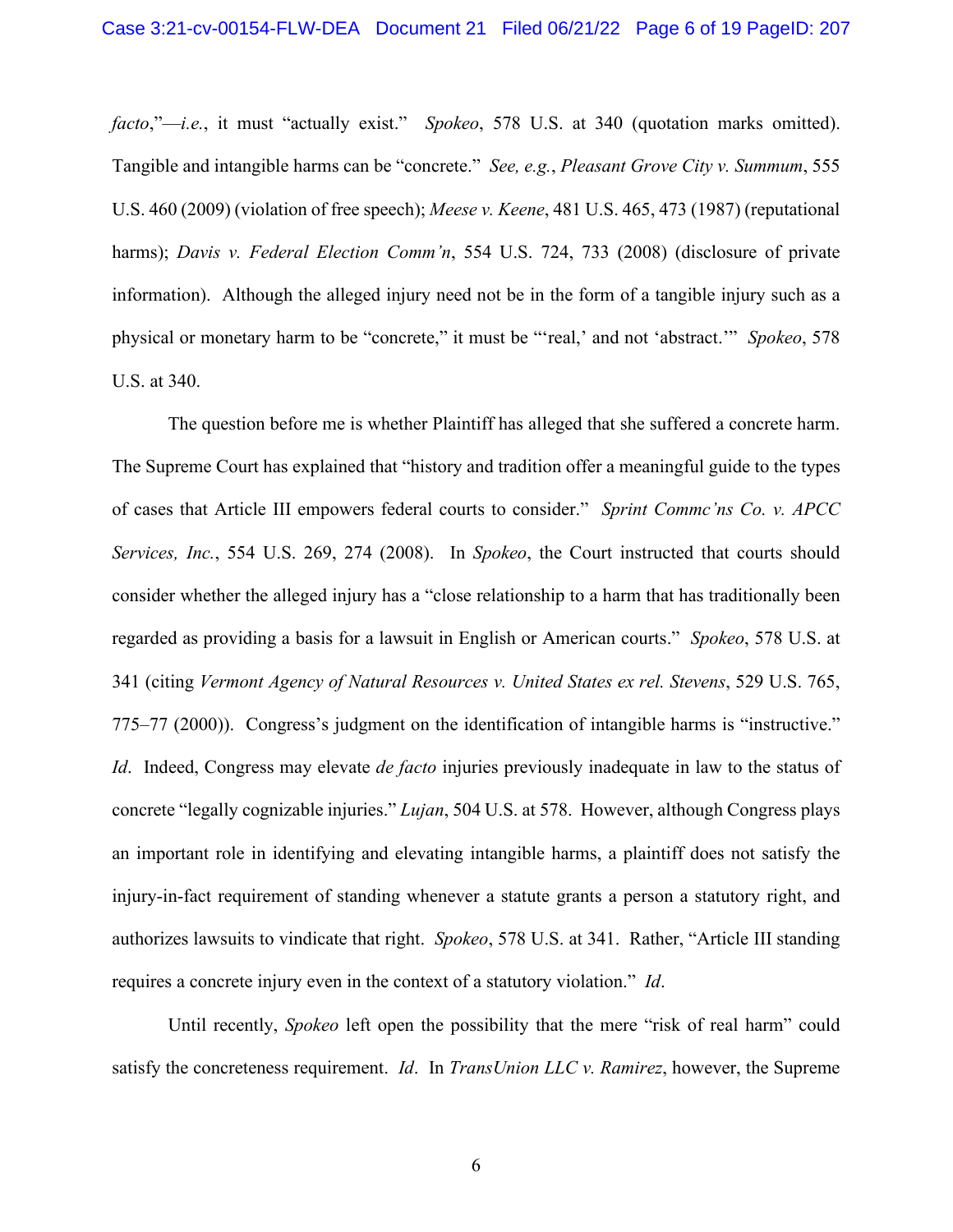Court clarified that material risk of future harm can only serve as a basis for standing as a concrete harm in suits where a person exposed to the risk of such harm pursues injunctive relief to prevent the harm from occurring. 141 S. Ct. at 2210. More broadly, the Court explained how the Article III "concrete harm" principle operates in practice by the following example of two hypothetical plaintiffs. *Id*. at 2205.

> Suppose first that a Maine citizen's land is polluted by a nearby factory. She sues the company, alleging that it violated a federal environmental law and damaged her property. Suppose also that a second plaintiff in Hawaii files a federal lawsuit alleging that the same company in Maine violated that same environmental law by polluting land in Maine.

*Id*. In this example, the Court instructed that only the plaintiff from Maine has Article III standing to proceed in federal court because she suffered concrete harm to her property. *Id*. at 2206. On the other hand, the Court explained that the second lawsuit could not proceed because the plaintiff had not suffered any "physical, monetary, or cognizable intangible harm traditionally recognized as providing a basis for a lawsuit in American courts." *Id*. at 2206. In brief, the Court made clear that a violation must "personally harm" the plaintiff for her to suffer a "concrete" harm.

*TransUnion* involved a class-action against a credit reporting agency that produced credit reports containing personal information about individuals for purchase by third parties. *Id*. at 2201–02. The plaintiffs claimed reputational injuries stemming from allegations that the credit reporting agency, TransUnion, failed to use reasonable procedures to ensure the accuracy of their credit files, in violation of the Fair Credit Reporting Act ("FCRA"). *Id*. at 2200. Specifically, TransUnion provided credit reports to third parties bearing misleading alerts that the individual consumers' names were "potential matches" to names on the U.S. Treasury Department's Office of Foreign Assets Control ("OFAC") list of terrorists, drug traffickers, and other serious criminals. *Id.* at 2201. However, while all class members had OFAC alerts in their credit files, the parties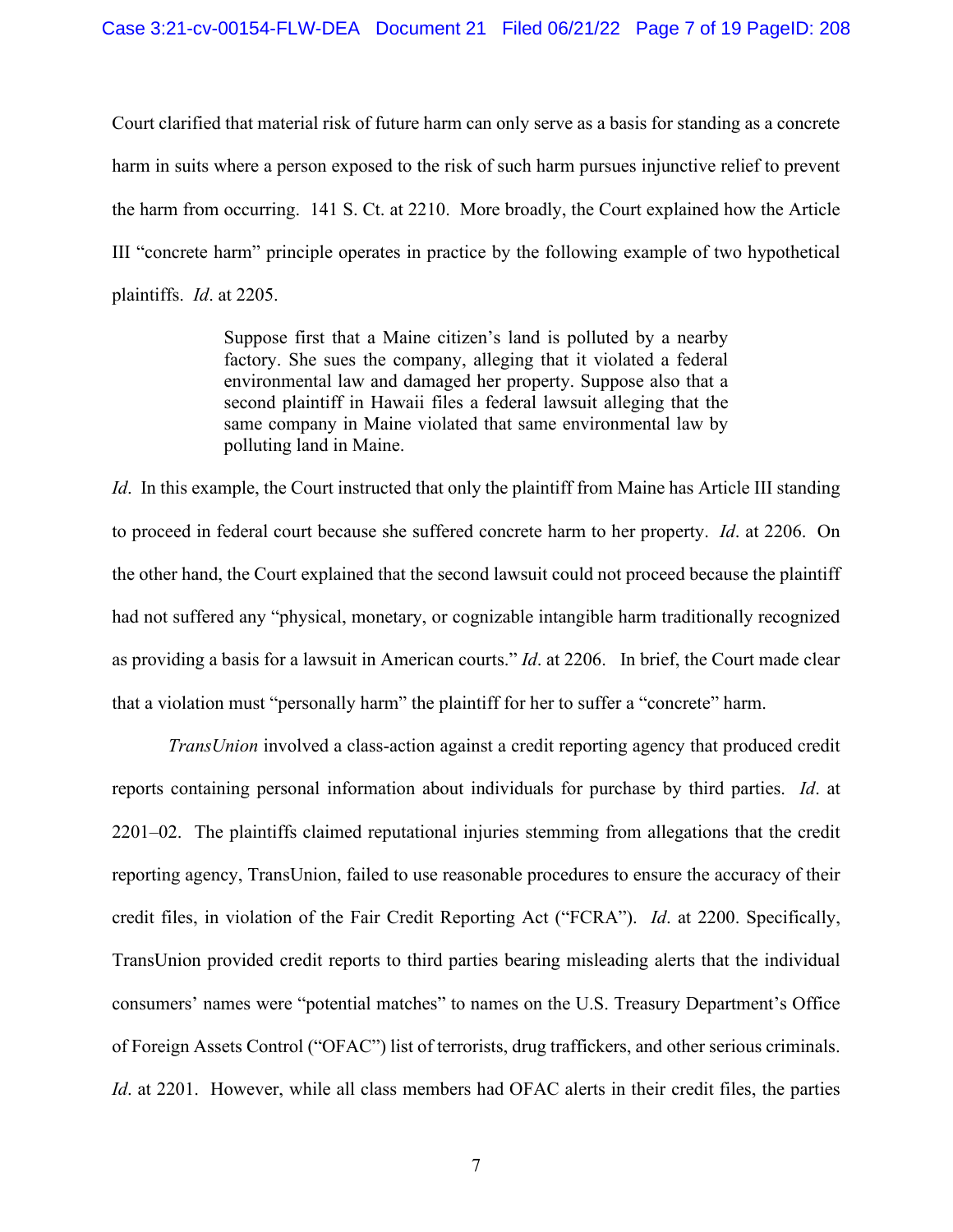stipulated that only approximately 20 percent of the class had their credit reports shared with third parties. *Id*. at 2202. Critically, the Court held that only the members whose credit reports were shared with third-party businesses demonstrated concrete reputational harm, and thus had Article III standing. $2$ 

Here, Plaintiff argues that she has suffered concrete harms sufficient to confer Article III standing to bring her multiple-addresses and disclosure claims in federal court. "Standing is not dispensed in gross; rather plaintiffs must demonstrate standing for each claim that they press and for each form of relief that they seek (for example, injunctive relief and damages)." *Id*. at 2208 (citations omitted). Accordingly, the Court addresses each category of harm, in turn.

### **A. Plaintiff does not have standing to bring her multiple-addresses claims.**

In support of standing for her claim that Defendant violated sections 1692e and 1692g of the FDCPA by including multiple addresses in its debt collection letter, Plaintiff alleges that the least sophisticated consumer would be confused as to where to send a debt verification request and could believe that none of the addresses in the letter was the correct address to dispute the debt. (Am. Compl. ¶¶ 58, 61.) With respect to injury and harm, Plaintiff alleges that she suffered "injury" by being "subjected to unfair and abusive practices of Defendant" and "actual harm" by being "the target of Defendant's misleading debt collection communications." (Am. Compl. ¶ 80–81.) Defendant agrees that Plaintiff has alleged sufficient facts showing Article III standing. As I have the independent obligation to assess standing, I disagree with both parties.

<span id="page-7-0"></span><sup>&</sup>lt;sup>2</sup> In two other claims, all class members complained about formatting defects in mailings received from *TransUnion*. The Court held, however, that only Ramirez demonstrated concrete harm stemming from the alleged formatting errors, and consequently found that except for Ramirez, the remainder of the class lacked standing as to those two claims. *Id*. at 2200. In any event, there are no such formatting error allegations present in this case.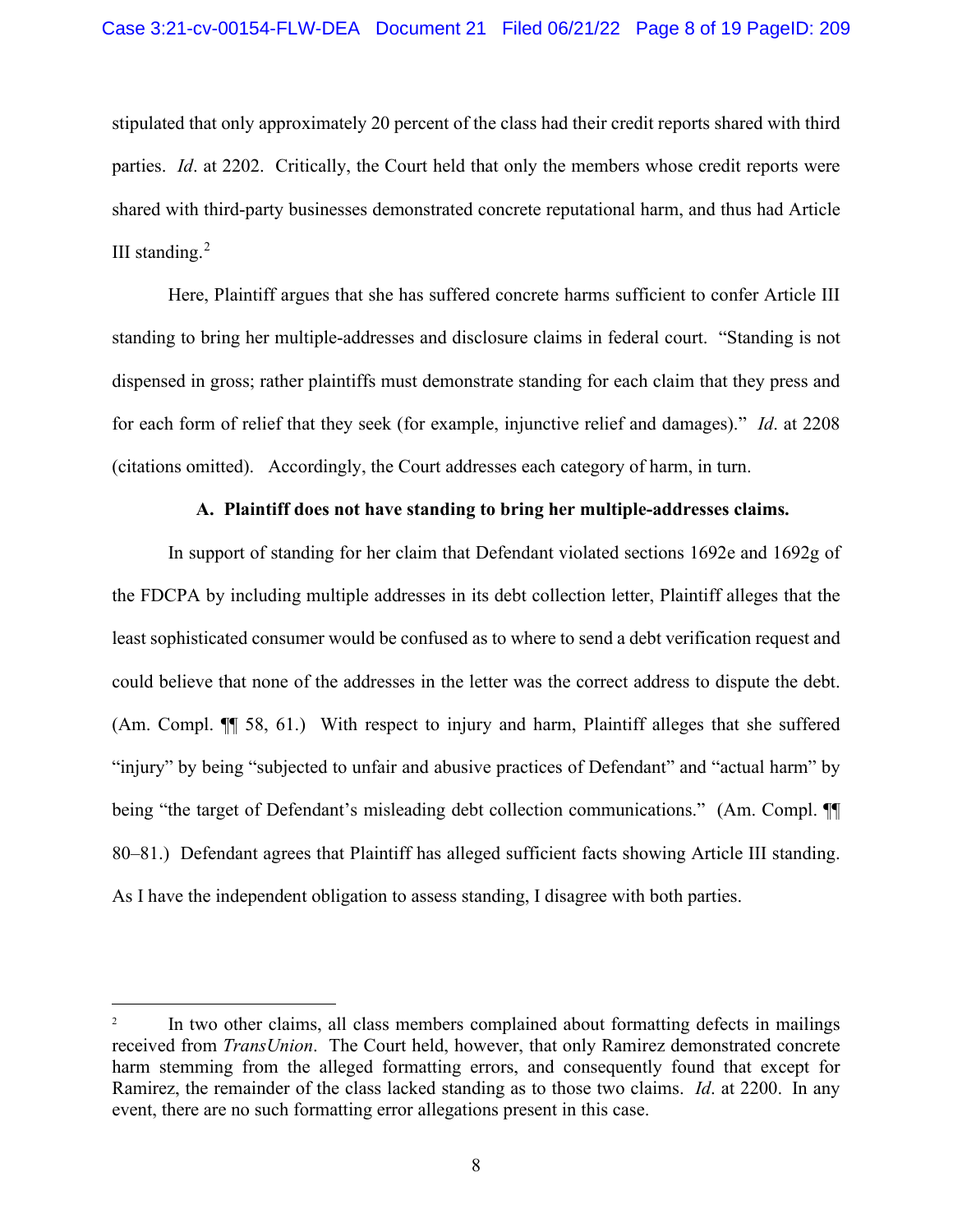First, Defendant relies on *Oh v. Collecto* in support of its argument in favor of standing on the multiple-addresses claims. No. 2001937, 2021 WL 3732881, at \*3 n.3 (D.N.J. Aug. 23, 2021). Defendant's wholesale reliance on *Oh v. Collecto*, however, is misplaced. In *Oh*, the court determined that there cannot be standing if the plaintiff did not read the debt collection letter. *Id*. at \*3. There, the court reasoned that because the plaintiff had testified that she had not even seen the letter, let alone read the letter, she did not experience any harm from the alleged violations that she asserted in the complaint. *Id*. In a footnote, the court noted it was "not so sure" whether it agreed with courts of appeals that have held that confusion alone is not a concrete injury in FDCPA cases under *TransUnion* or *Spokeo*, because confusion is a "real emotion[] felt by people and thus [a] 'harm<sup>[]</sup>,' albeit [a] minor one<sup>[]</sup>." *Id.* at \*3 n.3. However, the court stopped short of deciding the issue since the plaintiff had not shown that she actually experienced any confusion. *Id*.

The Third Circuit has not yet had occasion to consider whether confusion alone constitutes a concrete injury following the Supreme Court's ruling in *TransUnion*. However, the sixth and seventh courts of appeals have considered this issue, and have squarely rejected general allegations of confusion, alone, as insufficient to confer standing*. See, e.g*., *Ward v. Nat'l Patient Acct. Servs. Sols., Inc.*, 9 F.4th 357, 363 (6th Cir. 2021) ("as we have held before, confusion alone is not a concrete injury for Article III purposes"); *Pierre v. Midland Credit Mgmt., Inc.*, 29 F.4th 934, 939 (7th Cir. 2022) (rejecting plaintiff's testimony that the debt collector's letter confused her as to whether she could be sued for the debt as inadequate to confer standing in the FDCPA context); *Wadsworth v. Kross, Lieberman & Stone, Inc.*, 12 F.4th 665, 668 (7th Cir. 2021) ("a plaintiff's state of confusion resulting from an FDCPA-deficient communication, without any ensuing detriment, is not a concrete injury for if it were, then everyone would have standing to litigate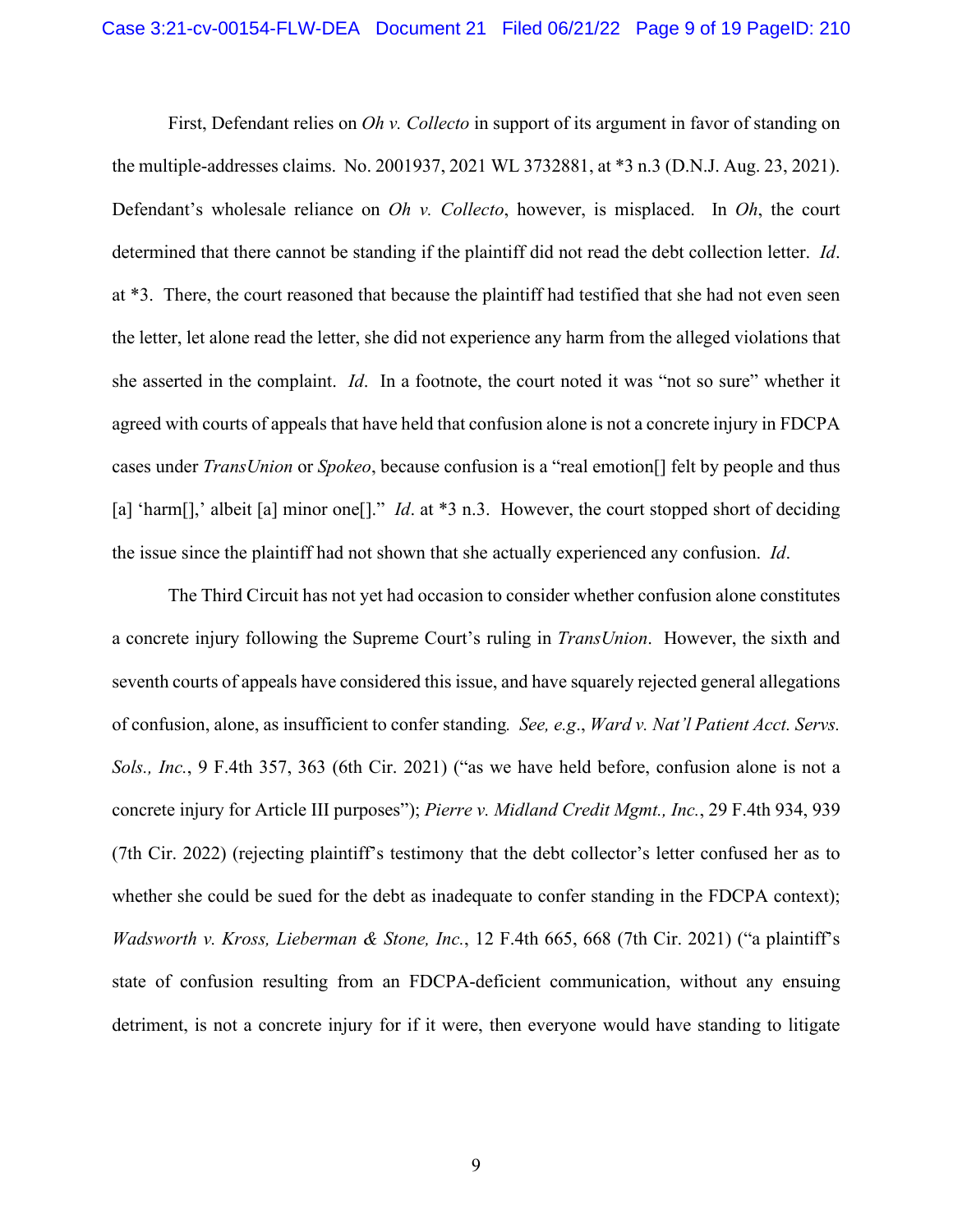about everything.") (internal quotation marks and citations omitted). I am persuaded by those decisions.

*TransUnion* emphasized that *Spokeo* requires plaintiffs to identify a "close historical or common-law analogue for their asserted injury," albeit not an "exact duplicate." *TransUnion*, 141 S. Ct. at 2204. I agree with the Sixth and Seventh Circuits that mere "[c]onfusion does not have 'a close relationship to a harm that has traditionally been regarded as providing a basis for a lawsuit.'" *Garland v. Orlans, P.C.*, 999 F.3d 432, 437 (6th Cir. 2021) (quoting *Spokeo*, 578 U.S. at 340–41). Moreover, in this case, neither party has identified a traditional harm at common law that bears a close relationship with a state of confusion.

However, some courts have recognized that in certain circumstances, confusion, when coupled with action or inaction, can have a sufficiently close relationship to common-law fraud. Specifically, misleading, confusing debt communications can cause harm sufficiently concrete for Article III standing under the common-law analogue of fraudulent and negligent misrepresentation. *See Huber v. Simon's Agency, Inc.*, No. 19-01424, 2022 WL 1801497, at \*4 (E.D. Pa. June 2, 2022) ("Adequacy of informational harms for standing purposes [] turns on a plaintiff's consequential action or inaction following receipt of a misleading or deceptive collection letter . . . ."); *compare Thome v. Sayer L. Grp., P.C.*, No. 20-3058, 2021 WL 4690829, at \*11 (N.D. Iowa Oct. 7, 2021) (finding plaintiff "detrimentally relied on defendant's misrepresentation when she became confused about her rights, choosing not to obtain representation and dispute her debt because she believed she did not have enough time"), *with Kola v. Forster & Garbus LLP*, No. 19-10496, 2021 WL 4135153, at \*6–7 (S.D.N.Y. Sept. 10, 2021) (finding no close relation to fraudulent or negligent misrepresentation where plaintiff merely argued that a debt collection letter was confusing or misleading without alleging any decision made in reliance on the letter).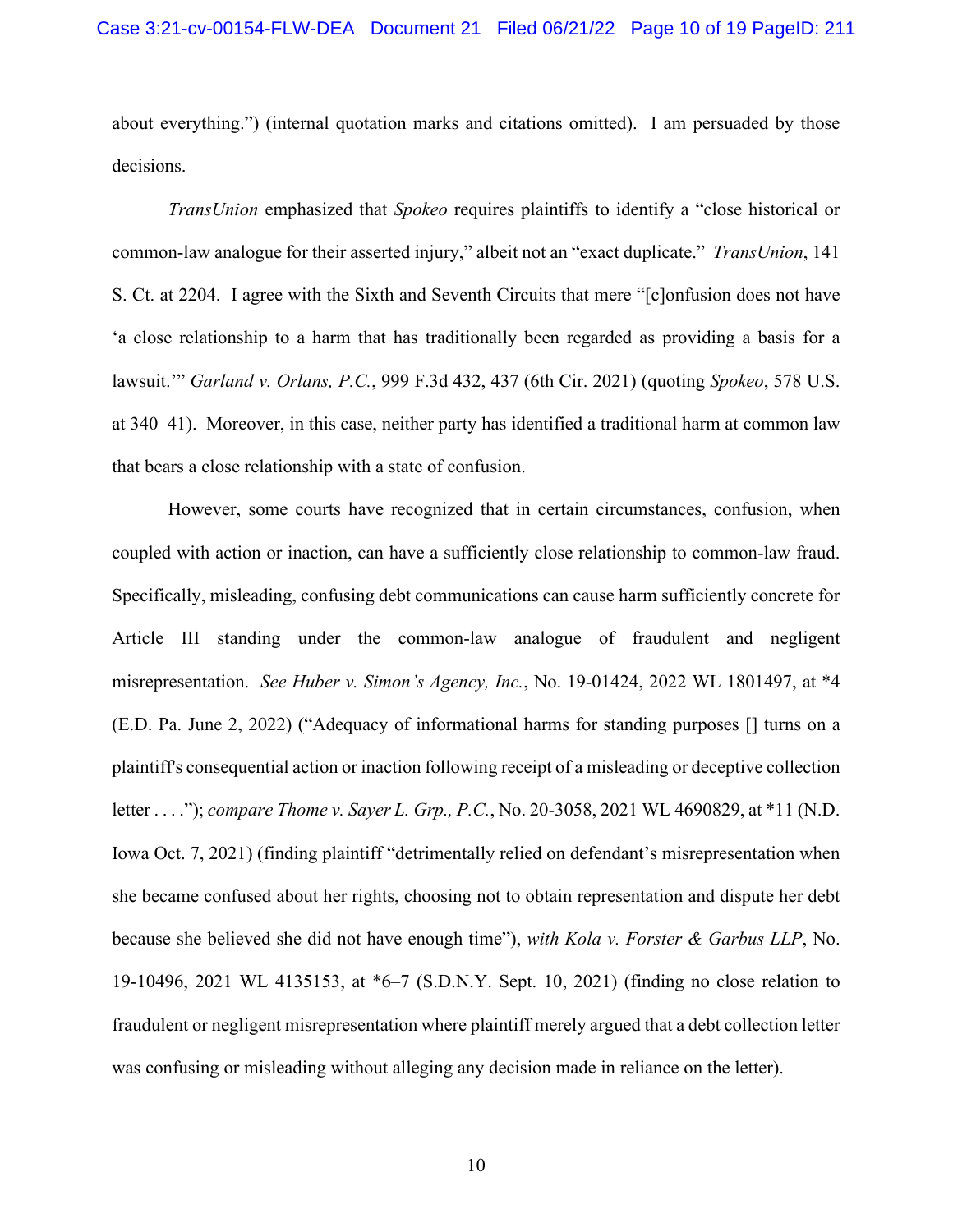To prove fraudulent misrepresentation, a plaintiff must demonstrate: "(1) a material misrepresentation of a presently existing or past fact; (2) knowledge or belief by the defendant of its falsity; (3) an intention that the other person rely on it; (4) reasonable reliance thereon by the other person; and (5) resulting damages." *Bulboff v. King Aircraft Title, Inc.*, No. 19-18236, 2021 WL 1186822, at  $*7$  (D.N.J. Mar. 30, 2021). Likewise, negligent misrepresentation claims require a showing of harm "caused to [plaintiffs] by their justifiable reliance upon" the false information. Restatement (Second) of Torts, § 552(1) (1977). "[I]f the plaintiff has not relied, the misrepresentation has caused no harm." Dan B. Dobbs, Paul T. Hayden & Ellen M. Bublick, The Law of Torts § 671 (2d ed. 2021). In other words, under common-law, "there can be no recovery if the plaintiff is none the worse off for the misrepresentation, however flagrant it may have been." *Trichell v. Midland Credit Mgmt., Inc.*, 964 F.3d 990, 998 (11th Cir. 2020) (citation and quotations omitted).

Here, Plaintiff's allegations of confusion do not demonstrate a harm closely related to fraudulent or negligent misrepresentation. Importantly, Plaintiff does not allege reliance of any kind. Indeed, she does not suggest that she relied on the multiple addresses in the letter in making any decision about disputing or verifying her debt. Rather, general allegations regarding the possibility that the least sophisticated consumer would be confused as to which address to send a debt verification letter are insufficient. *See Trichell*, 964 F.3d at 1004 (dismissing FDCPA lawsuit for lack of standing where plaintiffs sought to recover for representations they asserted were misleading, but failed to prove that "they relied on the representations, much less that the reliance caused them any damages"); *Huber*, 2022 WL 1801497, at \*4 (collecting cases on the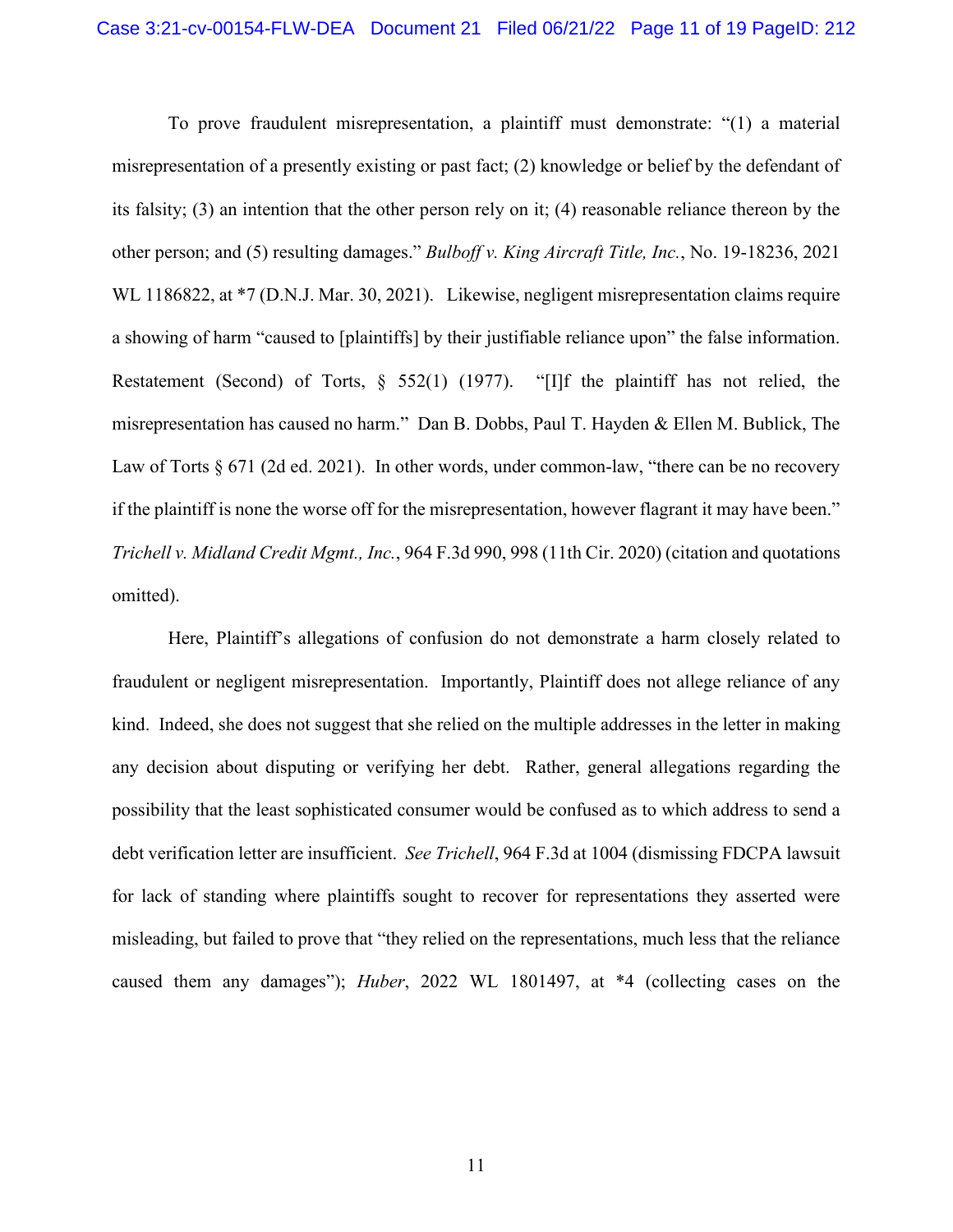insufficiency of general confusion allegations). [3](#page-11-0) Plaintiff posits that the least sophisticated consumer "may reasonably conclude that they [sic] would have to send out two separate debt verification letters" or alternatively, "may be dissuaded from disputing the debt at all, since he or she may not know which office the debt should be disputed." (Am. Compl. ¶¶ 46-47.) These speculations aside, however, nowhere in Plaintiff's amended complaint does she allege that she sought to send out a debt verification letter, let alone two separate debt verification letters, or that she refrained from sending a letter to her detriment because she was somehow discouraged by the multiple addresses in the debt collection letter. And, to the extent that Plaintiff alleges that she may act or refrain from acting because of the letter, these future risk-based allegations also fail under *TransUnion*. Although the Supreme Court addressed the context of Fair Credit Reporting Act suits, it nonetheless clarified more broadly that "the mere risk of future harm, standing alone, cannot qualify as a concrete harm." 141 S. Ct. at 2210–11. Consequently, as the allegations stand, Plaintiff's general allegations of confusion and misleading debt communications in violation of §§ 1692e, e(10), (g), and g(b) do not amount to a concrete, injury-in-fact sufficient for Article III standing. *See Sandoval v. Midland Funding, LLC*, No. 18-09396, 2022 WL 2116769, at \*5 (D.N.J. June 13, 2022) ("Plaintiffs in this case, like those in *Ramirez*, simply have suffered no concrete harm sufficient to confer standing—an alleged statutory violation alone does not cut it"); *Ewing v. MED-1 Sols., LLC*, 24 F.4th 1146, 1153 (7th Cir. 2022) (recognizing that debt collectors failure to

<span id="page-11-0"></span><sup>&</sup>lt;sup>3</sup> In *Huber*, the court found that the plaintiff and the class suffered an injury-in-fact and satisfied their burden of establishing Article III standing for their §1692e deceptive letter claims. *Id.* at \*5. Unlike the facts before the Court in this case, the plaintiff and class, there, suffered informational and financial injury when they received letters that were not only confusing as to the amount to be paid, but precluded them from being able to pay down their debts or otherwise take appropriate action due to the misinformation in the letters. *Id*. at \*4. Indeed, here, Plaintiff does not allege the same "brand of informational harm—being provided with misleading or deceptive information about a debt, such that the debtor cannot know how much they must pay to settle that debt. . . ." *Id*.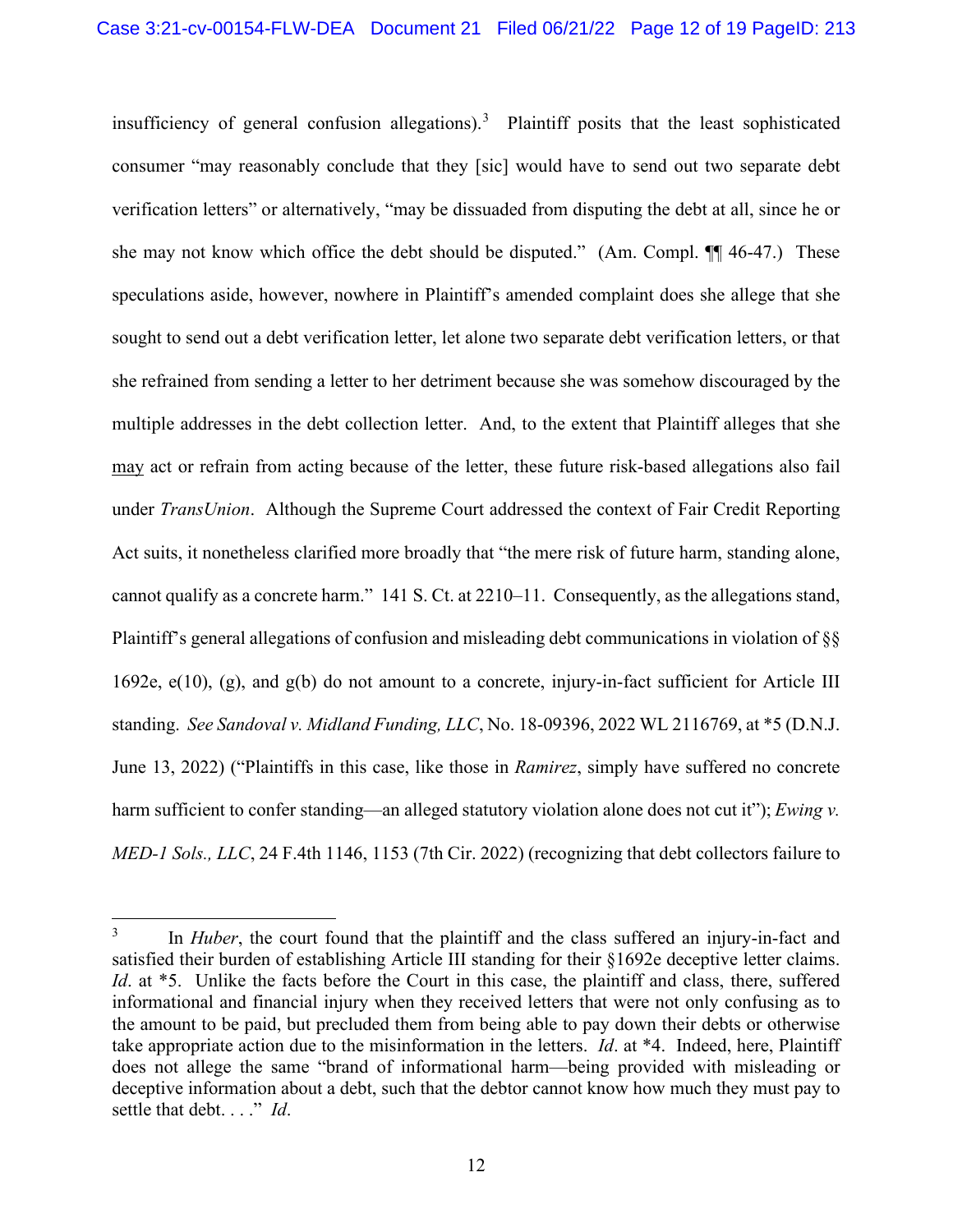report a debt dispute to credit reporting agencies constituted a statutory violation under  $\S 1692e(8)$ but citing *TransUnion* for the proposition that a statutory violation alone does not make an injury concrete); *Ergas v. Eastpoint Recovery Grp., Inc.*, No. 20-333, 2022 WL 1471348, at \*9 (W.D.N.Y. May 10, 2022) ("[M]ere[] allege[d] violations of the FDCPA [] alone do[] not state an injury-in-fact for Article III standing."). Accordingly, Plaintiff has not sufficiently alleged Article III standing to bring her multiple-addresses claims.

# **B. Plaintiff does not have standing to bring her disclosure claims.**

Plaintiff next argues that by disclosing her confidential information to a third-party mailing vendor, Defendant violated sections 1692c(b) and 1692f of the FDCPA. Section 1692c(b) precludes debt collectors from "communicat[ing], in connection with the collection of any debt, with any person other than the consumer, his attorney, a consumer reporting agency if otherwise permitted by law, the creditor, the attorney of the creditor, or the attorney of the debt collector" without prior consent of the consumer or express permission of the court. Plaintiff alleges that in communicating with the third-party vendor, Defendant disclosed sensitive information about Plaintiff, including "his [sic] name, the amount allegedly owed, Plaintiff's home address and other information." (Am. Compl. ¶ 75.) In doing so, Plaintiff alleges that this disclosure constituted an "unfair or unconscionable means to collect or attempt to collect any debt" in violation of §1692f. According to Plaintiff, she was "harmed by being subject to abusive collection practices, from which she had a substantive right to be free of having her privacy invaded and by having her private and protected information shared and disseminated with unauthorized parties." (*Id*. ¶ 78.)

Applying the same historical or common-law analogue exercise as outlined above, I find that the harm Plaintiff alleges most closely resembles the privacy cause of action for public disclosure of private facts. New Jersey courts have instructed that to state a claim for public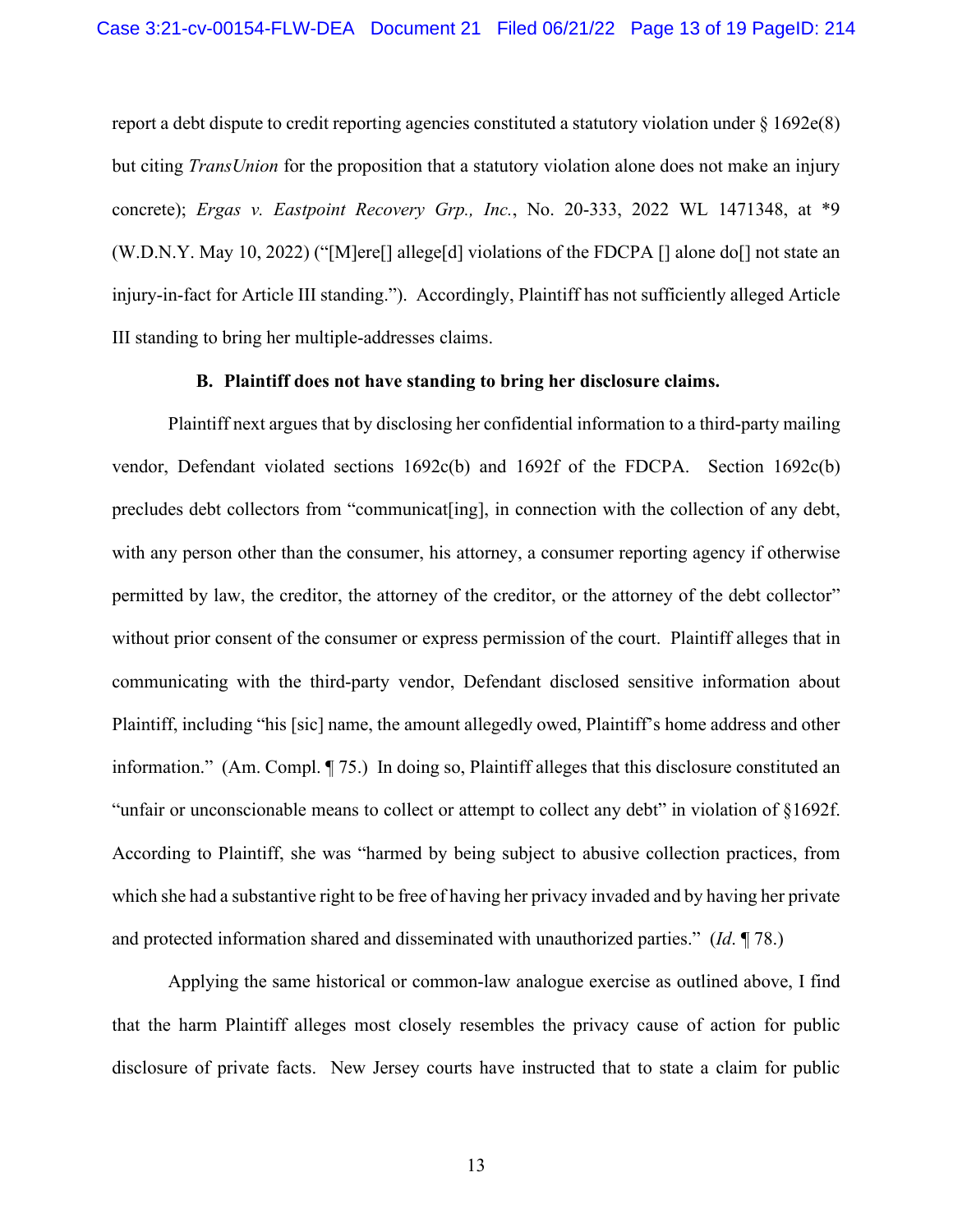disclosure of private facts, a plaintiff must demonstrate (1) that the defendant has given publicity to matters that actually were private, (2) that dissemination of such facts would be offensive to a reasonable person and (3) that the public has no legitimate interest in being apprised of the facts publicized. *See, e.g.*, *Bisbee v. John C. Conover Agency, Inc.*, 186 N.J. Super. 335, 340 (App. Div. 1982); *see also* Restatement (Second) of Torts § 652D. The Restatement defines publicity as follows:

> "Publicity" . . . means that the matter is made public, by communicating it to the public at large, or to so many persons that the matter must be regarded as substantially certain to become one of public knowledge . . . . Thus it is not an invasion of the right to privacy . . . to communicate a fact concerning the plaintiff's private life to a single person or even to a small group of persons.

Restatement (Second) of Torts § 652D, Comment (a). Although the Third Circuit has not addressed the tort of public dissemination of private information in the context of third-party mail vendors, at least three other district courts within the Third Circuit have done so, and have rejected the qualification of the "mail vendor" claim as a public dissemination of private information tort. As a result, none of these courts found the "mail vendor" theory sufficient to establish Article III standing. Critically, in all three of those cases, the district courts found the lack of "publicity" fatal to the plaintiffs' attempted analogization of the mail vendor theory to the tort of disclosure of private facts. *See Rohl v. Pro. Fin. Co., Inc.*, No. 2117507, 2022 WL 1748244, at \*3 (D.N.J. May 31, 2022) (finding no publication where plaintiff's complaint did "not allege that her private information was publicized to the general public"); *Pagan v. Convergent Outsourcing*, Inc., No. 21-12130, 2022 Lexis 71428, at \*10 (D.N.J. Mar. 30, 2022) (observing that "[p]laintiffs do not allege that anyone actually read their information (rather than merely processed it), or that there has otherwise been publicity to any meaningful degree"); *Barclift v. Keystone Credit Servs., LLC,*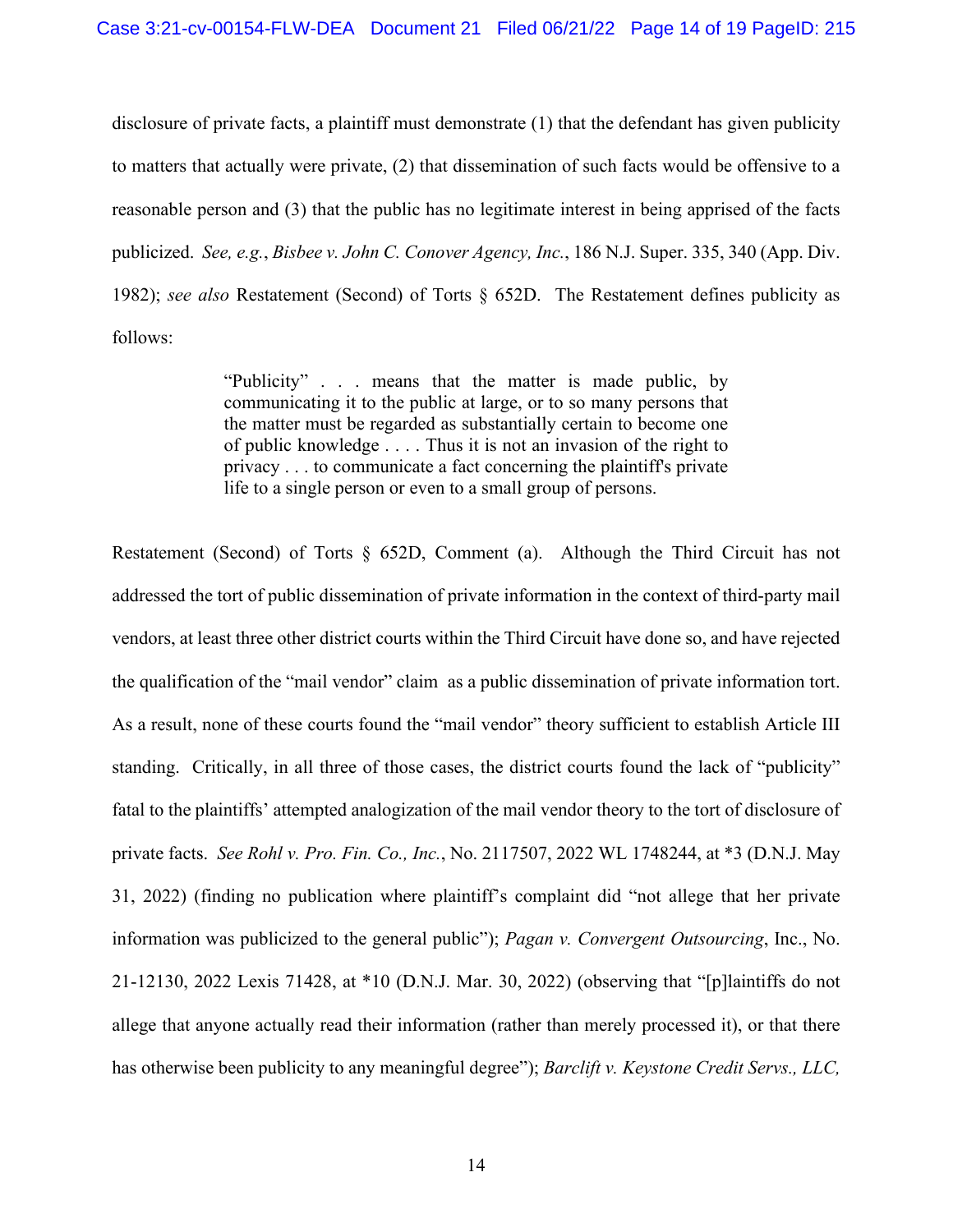No. 21-4335, 2022 WL 444267, at \*9 (E.D. Pa. Feb. 14, 2022) ("[e]ven assuming that the employees of the mailing vendor read [the plaintiff's] personal information, sharing her personal information with 'a small group of persons is not publicity.'") Consequently, the courts determined that the plaintiffs lacked standing to bring their mailing vendor claims.

In the instant matter, Plaintiff's mail vendor theory of harm fails for the same reason—it involves no publicity. Indeed, nothing in Plaintiff's amended complaint alleges that her information, including her name, address, and debt owed, ever was made accessible to more than a single individual who populated her letter, let alone the broader public. The amended complaint alleges only that her information was communicated to the third-party letter vendor. (Am. Compl. ¶ 75.) Taking the facts in the light most favorable to the Plaintiff, even were the Court to construe the amended complaint as alleging that a small group of letter vendor employees may have read the collection letter, such a communication would be insufficient. *See Hamza v. United Cont'l Holdings, LLC*, No. 19-8971, 2021 WL 3206814, at \*10 (D.N.J. July 29, 2021) ("it is not an invasion of the right to privacy . . . to communicate a fact concerning the plaintiff's private life to a single person or even to a small group of persons") (internal quotations and citations omitted).

In *TransUnion*, the Supreme Court instructed that "disclosures to printing vendors," similar to the mailing vendor in this case, are not considered a "publication" in the context of a defamation claim. 141 S. Ct. at 2210 n.6. Although this observation constituted dicta in a footnote in the Court's opinion, "[t]he bar for satisfying 'publication' requirement in a defamation claim is much lower than the bar for establishing 'publicity' in a privacy claim." *Barclift*, 2022 WL 444267, at \*9. Thus, if disclosure to printing vendors does not constitute publication in the context of defamation, neither does disclosure to mailing vendors in a privacy claim, here.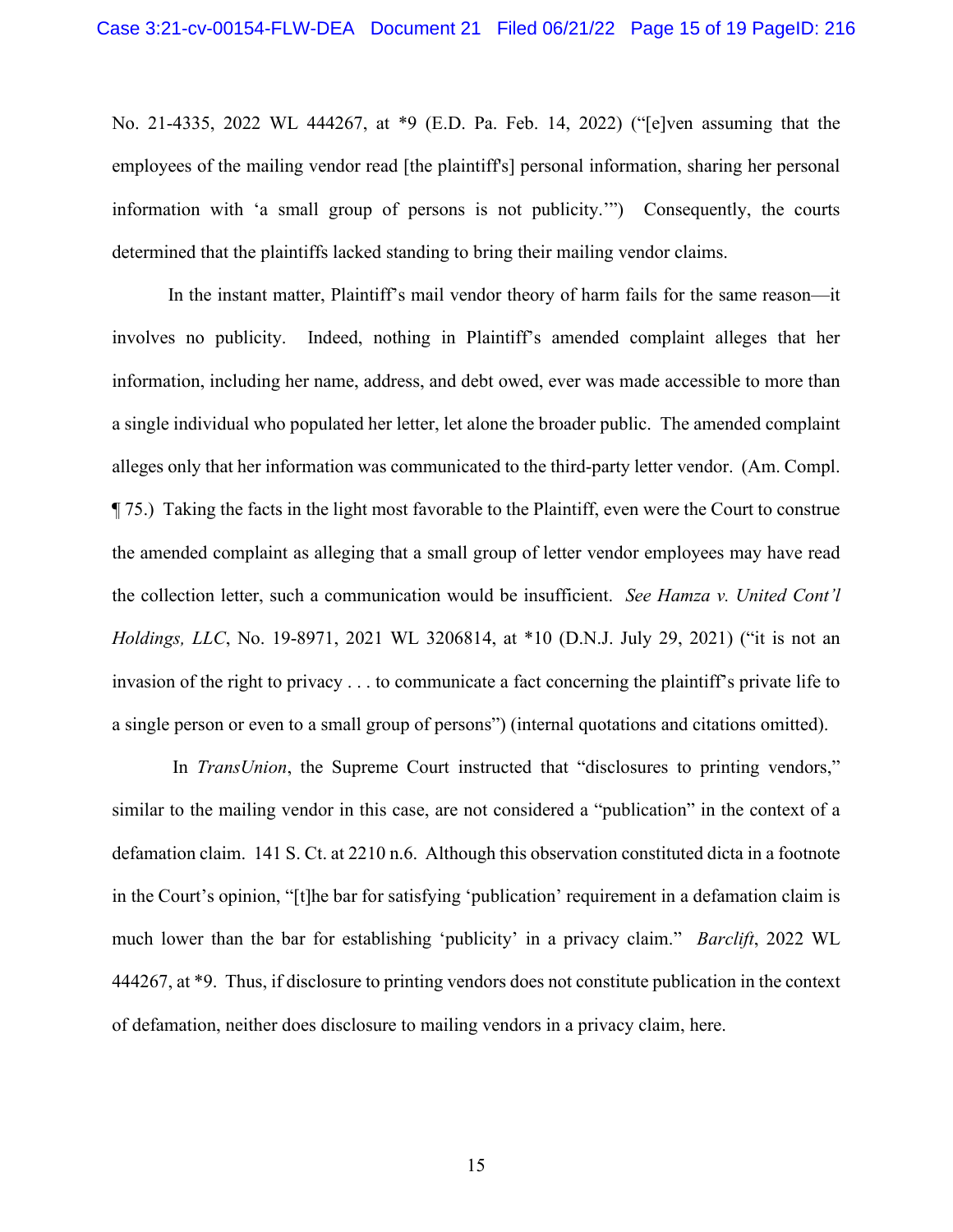Nevertheless, Plaintiff argues that she has Article III standing for her disclosure claims based on *Khimmat v. Weltman, Weinberg & Reis Co.*, a recent decision issued by the Eastern District of Pennsylvania. No. 21-02944, 2022 U.S. Dist. LEXIS 21076, \*12 (E.D. Pa. Feb. 7, 2022). There, the district court was faced with the mailing vendor theory, and interpreted the same footnote in *TransUnion* as recognizing that a plaintiff might suffer an injury where a letter vendor read, and did not merely process the information.<sup>[4](#page-15-0)</sup> *Id*. However, *Khimmat* is distinguishable from the instant case as it only discussed the interpretation of the FDCPA, not Article III standing. *See*  id., at \*1, ("[T]his dispute is about whether Congress meant what it said in the [FDCPA].").<sup>[5](#page-15-1)</sup>

*TransUnion*, 141 S. Ct. at 2210 n.6.

<span id="page-15-1"></span><sup>5</sup> The court is aware of three decisions issued by other courts that have approved of the mailing vendor theory, one of which was vacated. *See, e.g.*, *Hunstein v. Preferred Collection &* 

<span id="page-15-0"></span><sup>4</sup> The full text of the Supreme Court's dicta in *TransUnion* on plaintiffs' internal publication argument is as follows:

For the first time in this Court, the plaintiffs also argue that TransUnion "published" the class members' information internally—for example, to employees within TransUnion and to the vendors that printed and sent the mailings that the class members received. That new argument is forfeited. In any event, it is unavailing. Many American courts did not traditionally recognize intra-company disclosures as actionable publications for purposes of the tort of defamation. See, *e.g., Chalkley* v. *Atlantic Coast Line R. Co.*, 150 Va. 301, 326-328, 143 S. E. 631, 638-639 (1928). Nor have they necessarily recognized disclosures to printing vendors as actionable publications. See, *e.g., Mack* v. *Delta Air Lines*, *Inc.*, 639 Fed. Appx. 582, 586 (CA11 2016). Moreover, even the plaintiffs' cited cases require evidence that the defendant actually "brought an idea to the perception of another," Restatement of Torts §559, Comment *a*, p. 140 (1938), and thus generally require evidence that the document was actually read and not merely processed, cf. *Ostrowe* v. *Lee*, 256 N. Y. 36, 38-39, 175 N. E. 505, 505-506 (1931) (Cardozo, C. J.). That evidence is lacking here. In short, the plaintiffs' internal publication theory circumvents a fundamental requirement of an ordinary defamation claim—publication—and does not bear a sufficiently "close relationship" to the traditional defamation tort to qualify for Article III standing.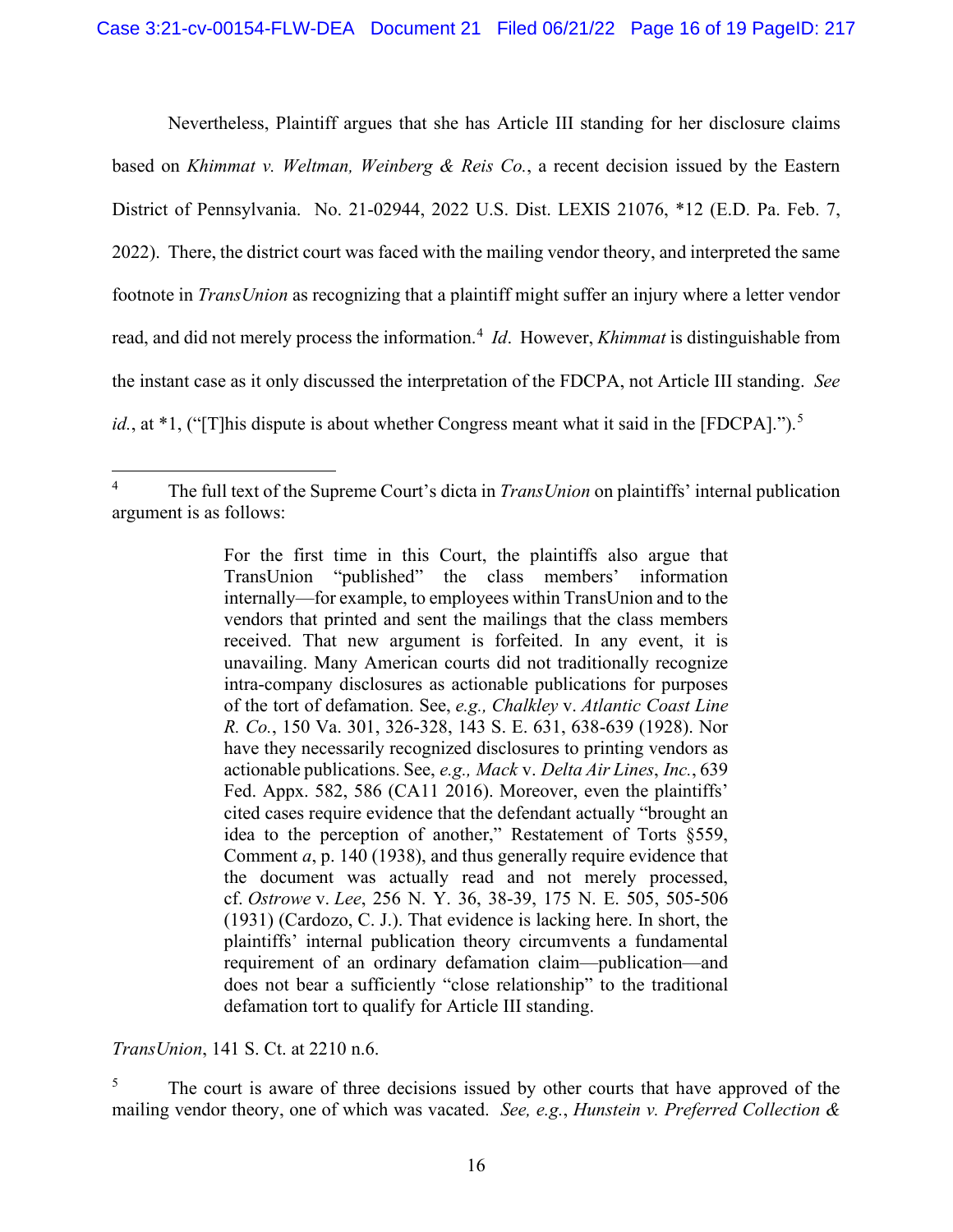Moreover, a brief look to legislative history does not favor standing for these types of disclosure claims. Indeed, the alleged incidental sharing of Plaintiff's information is not the type of practice that concerned Congress when it enacted the FDCPA. Congress passed the FDCPA to "eliminate abusive debt collection practices by debt collectors." 15 U.S.C. § 1692(e). In that regard, Congress was concerned with a consumer's sensitive information being disclosed "to friends, neighbors, or an employer," not disinterested mailing vendors. S. Rep. No. 95–382, at 2 (1977). In fact, "[w]hat matters is not so much the amount or the nature of the debt, but to whom the information is exposed." *Sputz v. Alltran Financial, LP*, No. 21-4663, 2021 WL 5772033, at \*5 (S.D.N.Y. Dec. 5, 2021). Mailing vendors are more akin to "modern-day stenographer[s] or clerk[s], briefly viewing the information for the purpose of creating and/or processing a communication," than employers who could conceivably inflict economic or reputational harm upon reviewing certain sensitive information regarding their employees. *Cavazzini v. MRS Assocs.*, No. 21-5087, 2021 WL 5770273, at \*6 (E.D.N.Y. Dec. 6, 2021). The routine mailing of a letter by a third-party vendor notifying a consumer that their outstanding debt has been placed with a debt collector for collection is a far cry from the abusive, harassing debt collection practices that Congress sought to curtail.

Here, Plaintiff alleges that she sustained a concrete, actual injury by being subjected to "abusive collection practices." (Am. Compl. ¶ 78.) . In the first instance, she asserts that

*Mgmt. Servs., Inc.*, 17 F.4th 1016 (11th Cir. 2021), *reh'g en banc granted, opinion vacated*, 17 F.4th 1103 (11th Cir. 2021) (finding that the mailing vendor theory establishes standing for FDCPA claims); *Thomas v. Unifin, Inc.*, No. 21-3037, 2021 WL 3709184, at \*2 (N.D. Ill. Aug. 20, 2021) (relying on the now vacated opinion by the Eleventh Circuit in finding standing for the mailing vendor claims); *Keller v. Northstar Location Servs.*, No. 21-3389, 2021 WL 3709183, at \*2 (N.D. Ill. Aug. 20, 2021) (same). Notwithstanding these non-binding decisions, which have questionable value since *Hunstein* has been vacated, the Court will follow the majority of district courts in this Circuit, and numerous courts outside of the Third Circuit, that have rejected such theory as a basis for Article III standing. *See Barclift,* 2022 WL 444267, at \*8 (listing cases).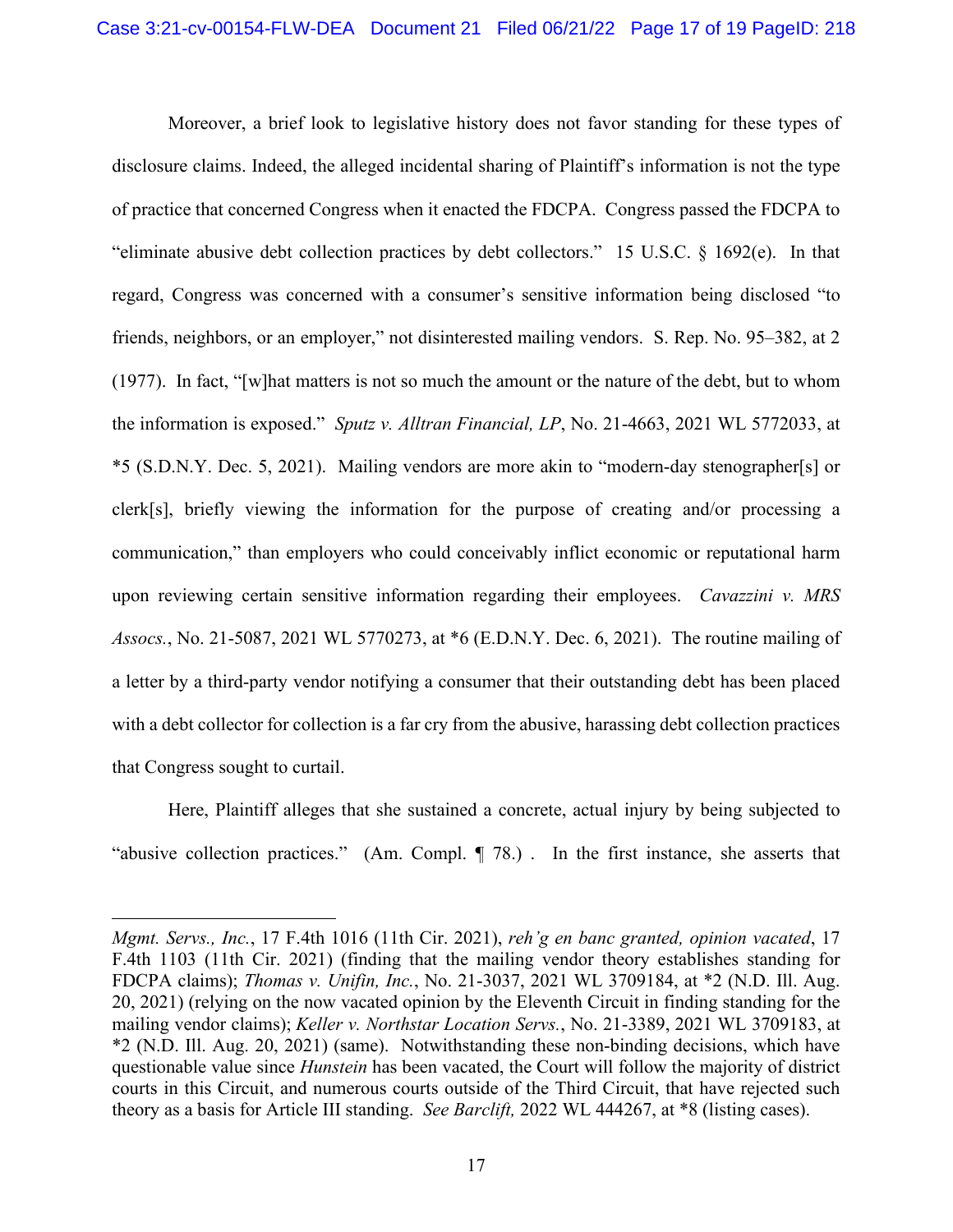Defendant disclosed her status as a debtor, the fact that she owed \$604.83 to Capital One, N.A., and "other highly personal and confidential information about Plaintiff and his [sic] account" to the third-party letter vendor. (*Id*. ¶ 67.) Following the disclosure, Plaintiff alleges that the "[l]etter vendor then populated some or all of this information into a pre-written template, which it printed and mailed to Plaintiff's residence in New Jersey." (*Id*. ¶ 67.) But Plaintiff does not allege that her information was read by a single person, much less the broader public. Without these allegations, Plaintiff's alleged harms are no more than alleged statutory violations. Importantly, as the Supreme Court clarified in *TransUnion*, "Congress's creation of a statutory prohibition or obligation and a cause of action does not relieve courts of their responsibility to independently decide whether a plaintiff has suffered a concrete harm under Article III." 141 S. Ct. at 2205. Absent publication, Plaintiff has not alleged a concrete harm. And if there is no concrete harm, there cannot be standing. *Id*. at 2200 ("No concrete harm, no standing."). Accordingly, I find that Plaintiff does not have Article III standing for her §§ 1692c(b) and 1692f claims.

### **IV. CONCLUSION**

For the foregoing reasons, I find that Plaintiff lacks standing to bring both multipleaddresses and disclosure claims under the FDCPA. Nonetheless, to the extent Plaintiff believes she can plead additional facts that demonstrate that she relied on the multiple addresses in the debt collection letter to her detriment, Plaintiff is given leave to further amend her amended complaint within 30 days from the date of the accompanying Order. Plaintiff's disclosure claims are dismissed with prejudice.

**DATED**: June 21, 2022

/s/ Freda L. Wolfson Hon. Freda L. Wolfson